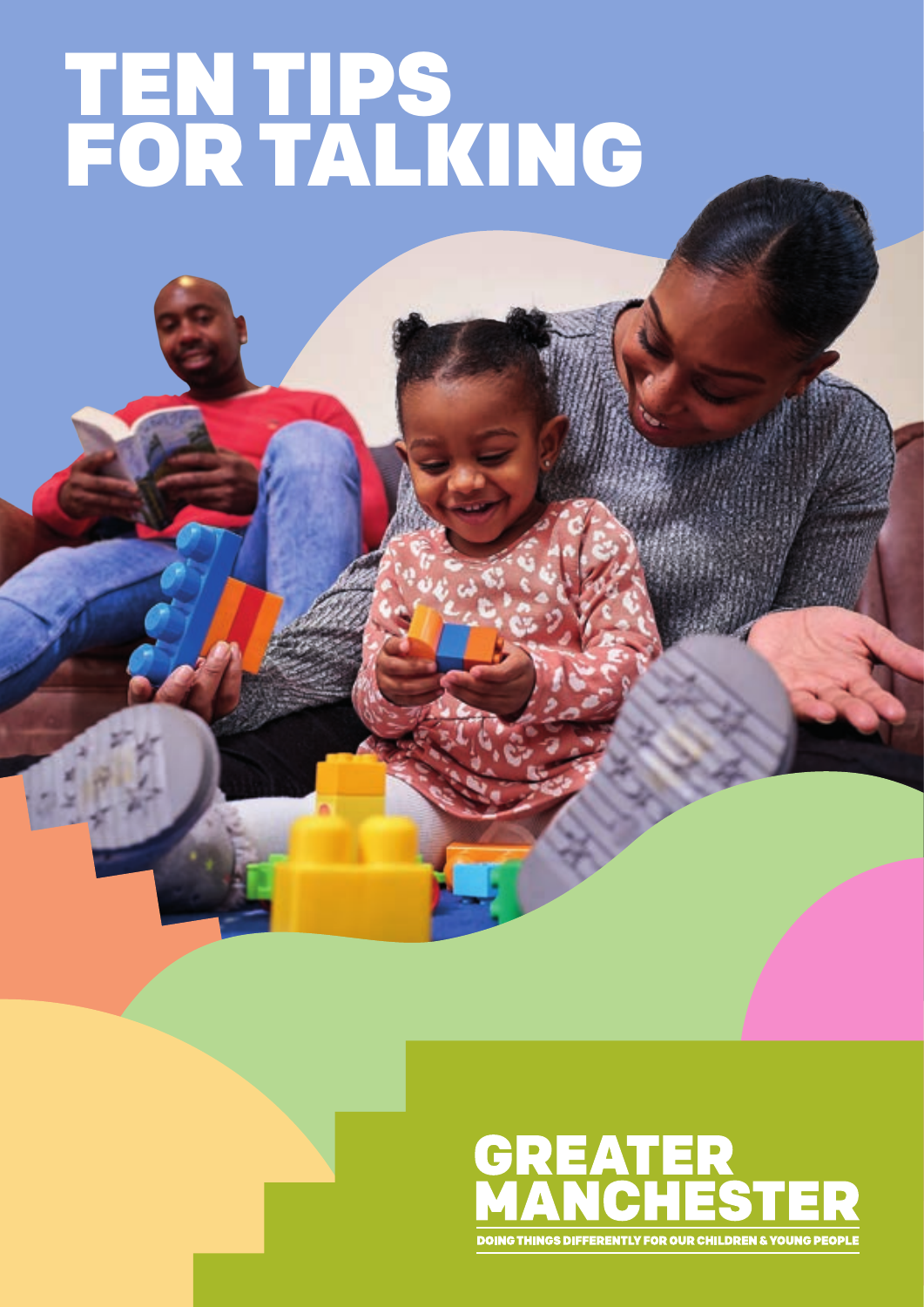## When I am<br>can hear.<br>your voice<br>sing to me<br>to your fay<br>Hearing you I<br>and builds a<br>and music th When I am in mum's tummy I can hear. I love to listen to your voice when you talk or sing to me. I even like to listen to your favourite music.

Hearing you helps me to recognise you and builds a bond between us. Voices and music that I know will comfort me when I am born.

**Cuddle me clo<br>your face and t<br>soon as I am b<br>I love it when you to<br>singsong voice. Pe<br>world talk this way<br>helps us to learn.<br>I might not be able** I love it when you talk in a high pitched. singsong voice. People all over the world talk this way to babies because it helps us to learn.

#### Cuddle me close so I can see your face and talk to me as soon as I am born.

## Talk about thin<br>me or tell me h<br>am feeling.<br>If I look or point at s<br>about that. This sh<br>understand me. Talk about things that interest me or tell me how you think I am feeling.

**Don't ignore m**<br>Grown -ups are explearn everything from<br>phone down, turn contacts and the same a chat.<br>I can hear you reall quiet. I like to lister talking. This will he good listener and a Grown -ups are experts in talking and I learn everything from you. Put your phone down, turn off the telly and let's have a chat.

I might not be able to talk yet, but I will respond in my own way. I might look hard at your face, move my mouth when you talk or even wave my arms and legs. These all mean I am bonding with you.

I can hear you really well when it is quiet. I like to listen carefully to your talking. This will help me to become a good listener and a good talker.

The Ten Tips for Talking are part of Greater Manchester's work to give every child the best start in life.

#### I love it when we play, sing and look at books together.

Here are some really simple things that you can do to support the development of your child's speech, language and communication skills, from birth to age five.

**I love it when we play, sing and Talk to me all the look at books together.**<br>
We can play with anything it doesn't everyday things like<br>
have to be toys. We can make funny bath, nappy changi<br>
faces together or play with a We can play with anything it doesn't have to be toys. We can make funny faces together or play with a cardboard box.

If I look or point at something talk about that. This shows me that you understand me.

#### Don't ignore me.

**Play talking t**<br>Say something to<br>lots of time to res<br>It helps to count<br>before speaking<br>learn to take turn<br>When I'm a baby<br>talking tennis. W It helps to count to 10 in your head before speaking again. This is how I learn to take turns.

Follow my lead when I am playing. This lets me use my imagination. Talk to me about what I am doing rather than asking questions. I will talk more when you do this.

Sharing stories together helps me to learn new words and ideas. I love it when we talk about the story as we turn the pages. Let me see the pictures too.

#### Talk to me all the time.

Talk to me when we are playing or doing everyday things like shopping, having a bath, nappy changing or eating tea.

It doesn't matter if you say the same things over and over again, this is how I learn.

#### Play talking tennis with me.

Say something to me and then give me lots of time to respond.

When I'm a baby I still like to play talking tennis. Watch out for my smiles, sounds and looks. This is my way of talking to you. As I get older I will start to use words.